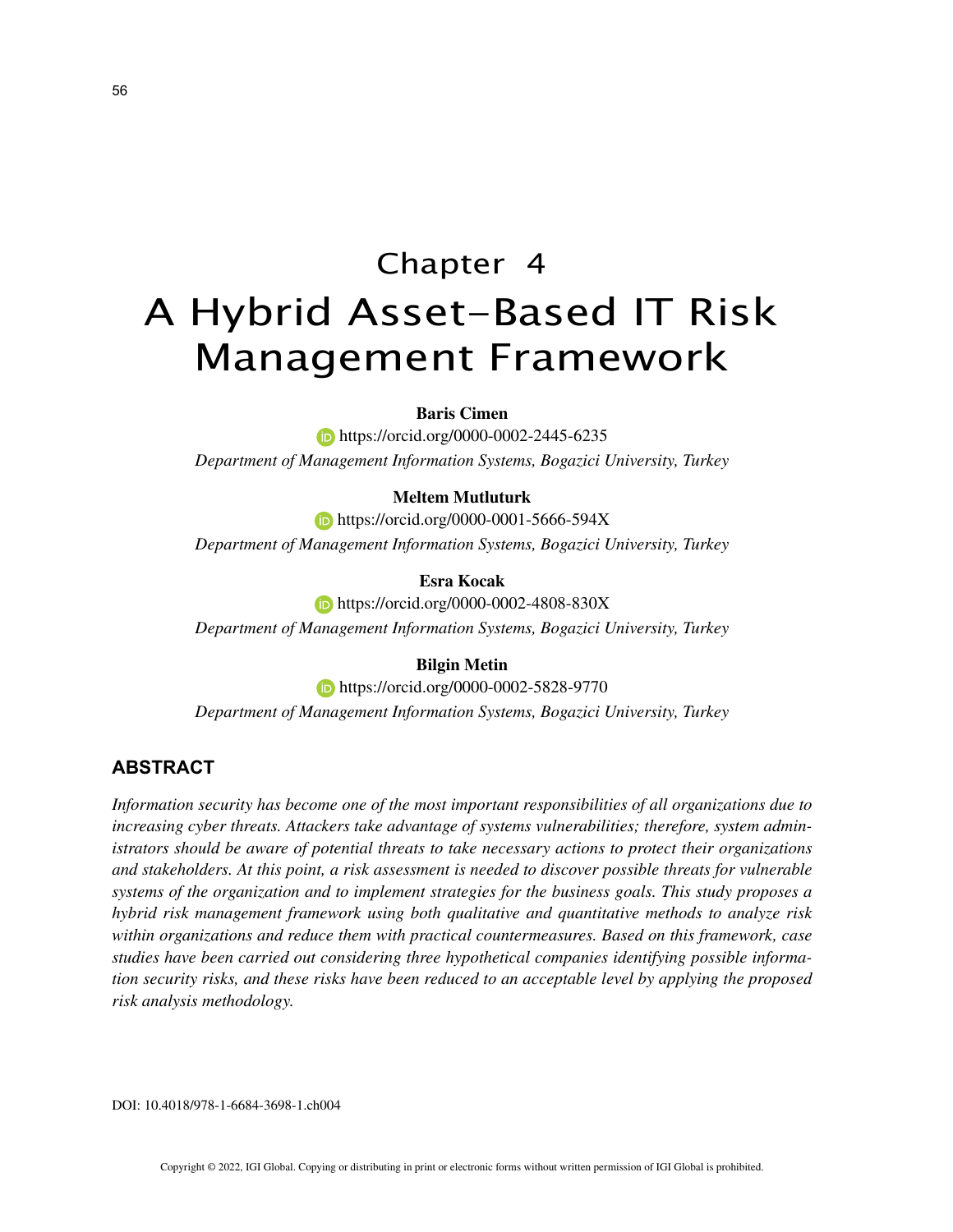# **INTRODUCTION**

Cyber-attacks have confounded information technology infrastructure of organizations and posed significant threats to their valuable information resources that have been valued as extremely important assets in cyberspace. Business managers need to be savvy to possible threats, aware of and prepared for both internal and external elements in order to manage cybersecurity risks. Hence, risk analysis procedure assists managers through evaluating possible threats or risks imposed on organizations, measuring the probability and impact of those risks and finally implementing strategies that create additional value to business operations by means of protecting their most precious information assets. Although, the most established risk analysis methodologies give great attention to technical risks, in recent, business organizations need risk analysis that incorporates social and organizational elements of complex systems with technical aspects in order to correctly evaluate and manage those risks. Within this context, the main objective of this paper is to address information risk management concepts considering possible threats and important organizational assets.

Drawing upon BS 7799 (Biery, 2006) information security risk management guidelines, in addition, by contributing additional possible threats, three hypothetical companies have been examined in terms of their business and organizational priorities. To that end, a strategic framework was proposed in order to identify critical business operations and relevant threats along with asset valuation for these three companies. Finally, a summary of evaluations and solutions were proposed to the identified threats for these companies. This study proposes a hybrid risk management framework via using both qualitative and quantitative methods to analyze risks within three hypothetical companies with the aim of incorporating social and organizational aspects alongside technical ones to overcome incompetencies of methods that previous studies did not. The remainder of the paper is structured as follows. The extant literature on cybersecurity risk analysis and management was reviewed and followed by presenting the proposed risk management framework. The paper concludes by providing a summary of the results and an overview of solutions and evaluations.

## **BACKGROUND**

Business Impact Analysis (BIA) has been defined as the process of conducting risk and gap assessment along with the implementation of global security standards considering people, process and technology in an organization (Sikdar, 2017). Business landscape renders a need for BIA within the context of business continuity management plan as a result of the latest trends such as globalization, e-commerce, enterprise resource planning, outsourcing business operations and legal and regulatory norms (Sikdar, 2017). Moreover, companies have developed BIA programs to cope with crisis events such as technological failures, natural events and deliberate disasters (Păunescu et al., 2018). While performing BIA, it is crucial to think in an organizational context and to understand relationships and dependencies throughout the enterprise including customers, business partners, stakeholders, supply chain vendors along with legal and regulatory institutions (Sikdar, 2017). According to Bjerga and Aven (2016), BIA estimates the possible damages that an enterprise might suffer without taking into consideration recovery methods. Although BIA and risk analysis have been often treated as separate activities, they are linked to each other by basic premises such as, what can happen, what will be affected and what are the resulting effects and impact (Hiles, 2002). Within this context, risk analysis refers to the study of evaluating